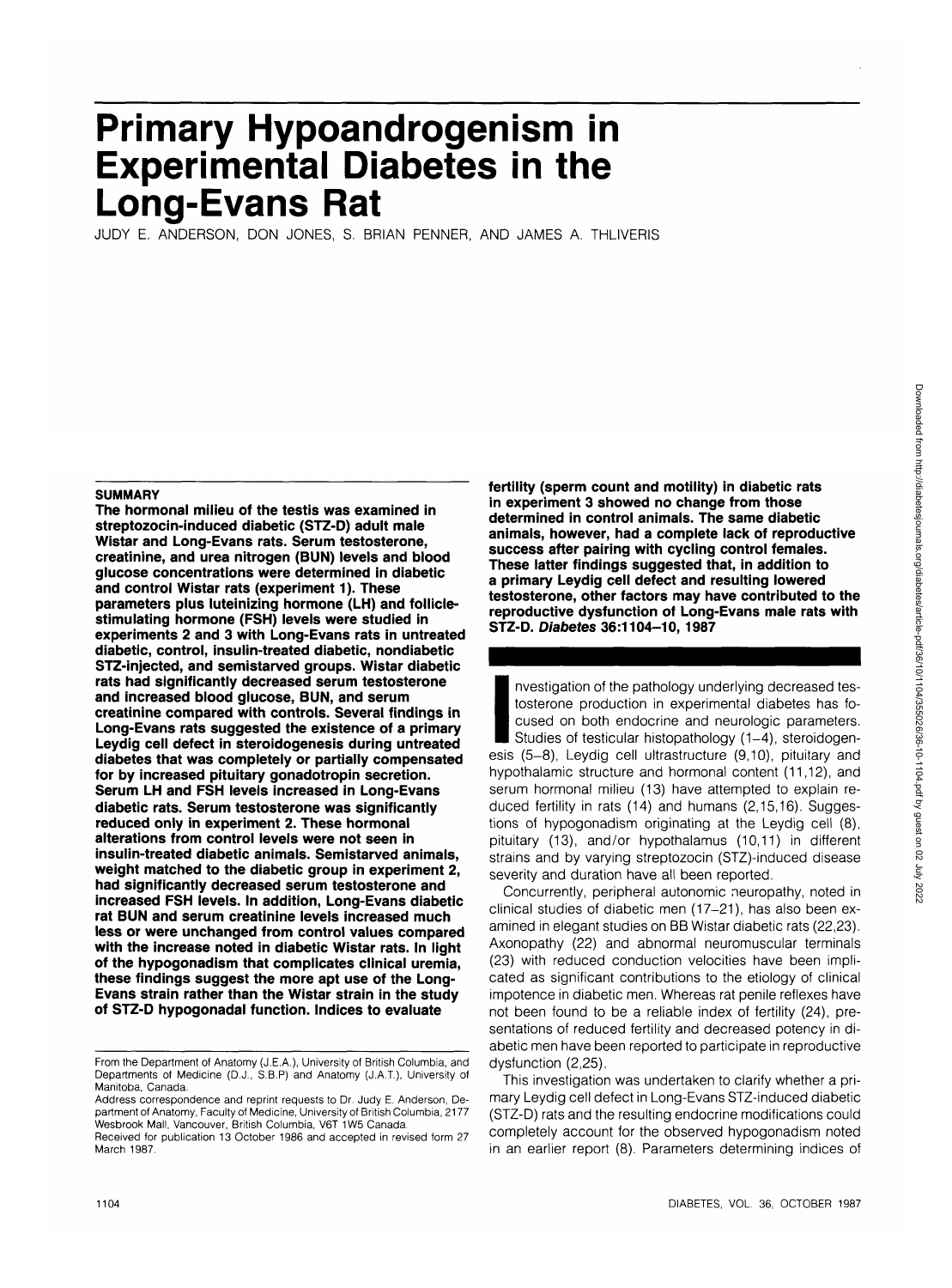## J E. ANDERSON AND ASSOCIATES

fertility and those modulating the endocrine milieu were concurrently examined to distinguish between endocrine and nonendocrine origins for diabetic reproductive dysfunction. Uremia, seen in chronic renal failure with or without clinical diabetes (26-30) and in experimental models of uremia (31,32), perturbs the hypothalamic-pituitary-testicular axis. Therefore, serum chemistry was also closely examined to document the influence of STZ-D on renal function.

# **MATERIALS AND METHODS**

**Experiment 1**. In a preliminary experiment, seven adult Wistar rats (Charles River, Wilmington, MA) weighing 250-300 g were anesthetized under ether and injected intravenously via the tail vein with 65 mg/kg STZ (Sigma, St. Louis, MO) in cold citrate buffer (0.1 M, pH 4.5). Within 3 days, all rats became hyperglycemic (blood glucose >22.2 mM) and glycosuric compared with six weight-matched control Wistar animals injected with a citrate buffer vehicle. Animals were housed with food and water ad libitum in controlled temperature (22C°) and light (on at 0600 h, off at 1800 h) conditions. Blood glucose levels of all animals were monitored biweekly for 3 mo. Four of the diabetic animals died during the experimental period. During the final week, animals were placed in metabolic cages for collection of 24-h urine output and urine chemistry. At death (under ether anesthesia), blood was drawn by cardiac puncture for determination of glucose, blood urea nitrogen (BUN), serum creatinine, and serum testosterone levels.

**Experiment 2.** Seventeen adult male Long-Evans rats (250- 300 g) received a tail vein injection of 40 mg/kg STZ, as reported previously (1). Eleven of these animals became hyperglycemic (blood glucose >22.2 mM) and glycosuric within 3 days, whereas six animals remained normoglycemic (blood glucose not significantly different from control level of  $7.49 \pm 0.8$  mM) and aglycosuric. The diabetic group was randomly subdivided into untreated ( $n = 5$ ) and insulintreated  $(n = 6)$  groups. In the latter group, normoglycemia was achieved by daily (0800 h) subcutaneous injection of 3 U ultralente insulin (Connaught, Toronto). A fourth group of animals ( $n = 6$ ) was injected with the citrate buffer vehicle to serve as controls. These four groups of rats were maintained in single cages for 3 mo with food and water ad libitum except for the insulin-treated group, whose food was restricted overnight to aid control of glycemia. A fifth group of food-restricted animals ( $n = 6$ ) was established; their weight loss approximated that seen in the untreated diabetic group by titrating their food allowance. There was one death in the insulin-treated group, and one rat in the STZ-injected nondiabetic group developed a renal tumor.

Urine output was determined as in experiment 1. At death under ether anesthesia, blood was drawn by cardiac puncture; the testes were perfusion fixed, as reported previously (1). Blood samples were analyzed for glucose, BUN, serum creatinine, serum testosterone, and serum follicle-stimulating hormone (FSH) levels. Due to the inclusion of the perfusionfixation protocol (to permit histological and ultrastructural study) and comprehensive serum chemistry (not reported) in this experiment, serum amounts were insufficient for assay of both gonadotropins.

**Experiment 3.** To assess fertility and potency of diabetic animals and document serum testosterone in the context of

both luteinizing hormone (LH) and FSH levels, experiment 2 was repeated with omission of the perfusion-fixation procedure. With the same protocol as experiment 2, five groups were established: citrate control ( $n = 10$ ), diabetic ( $n = 12$ ), STZ-injected nondiabetic ( $n = 10$ ), insulin-treated diabetic  $(n = 12)$ , and semistarved  $(n = 10)$ . During the experimental period, there were three deaths in the insulin-treated group. At the end of 3 mo, animals were weighed, anesthetized under ether, and blood was drawn by cardiac puncture before death.

**Fertility assessment.** Overall fertility was quantified by housing each of 10 control and 4 untreated diabetic males, randomly selected from the animals in experiment 3, with adult cycling virgin female Long-Evans rats from the same animal colony. Pairs were housed together for the last 2 wk of the experimental period, and their behavior was observed for 0.5 h at least twice each day. Females housed with control males were permitted to deliver their litters. Females housed with diabetic males were anesthetized under ether and killed for subsequent examination of their uterine horns and ovaries. The presence of implantation and resorption sites and the presence or absence or corpora lutea were noted.

Sperm counts and motility assessments were made with standard clinical measurement techniques after the animals were killed (33,34). Nine citrate control and 11 untreated diabetic animals were laparotomized by midline incision, and the testes were drawn by gentle traction into the abdomen. Urine was withdrawn as completely as possible from the bladder through a 21-gauge needle attached to a syringe. Each vas deferens was milked from the testis toward the seminal vesicle and then clamped close to the bladder. Gentle pressure on the seminal vesicles expressed fluid toward the bladder with minimal manipulation of the coagulating glands. The bladder was then incised along its anterior midline, and mixed sperm product and seminal fluid were drawn into a 100- $\mu$ I mechanical pipette from the region between the ejaculatory papillae (35). A single undiluted drop of this fluid was placed in the center of a Makler counting chamber (Sefi-Medical, Haifa, Israel). Counts of sperm heads were made in duplicate from different diagonal strips of 10-grid squares, with respect to the forbidden line (36), and averaged. Counts were multiplied by 10, such that units were expressed as sperm concentration in millions per milliliter of seminal fluid. Sperm motility was graded  $+$  to  $++++$  from 9 squares of the grid.

**Serum and urine chemistry.** Routine chemistry on blood and urine samples was used to determine BUN (37) and serum and urine creatinine (38) to monitor animal status. Blood glucose was determined with Dextrostix and a Glucometer (Ames, Elkhart IN).

**Radioimmunoassay.** Blood samples were allowed to clot and were centrifuged for serum collection. Serum was divided into three allotments and kept frozen at  $-80C<sup>o</sup>$  until assay. Testosterone assays were performed in duplicate in the laboratory of the Endocrinology Section, Dept. of Medicine, Health Sciences Centre (Winnipeg, Canada), with a Radioassay Systems Laboratories (Carson, CA) kit modified to include an extraction procedure (39) and stripped serum standards (40). Interassay variation was 9.8%, although samples from each experiment were assayed in single runs.

Radioimmunoassays for FSH (41) (experiment 2) and FSH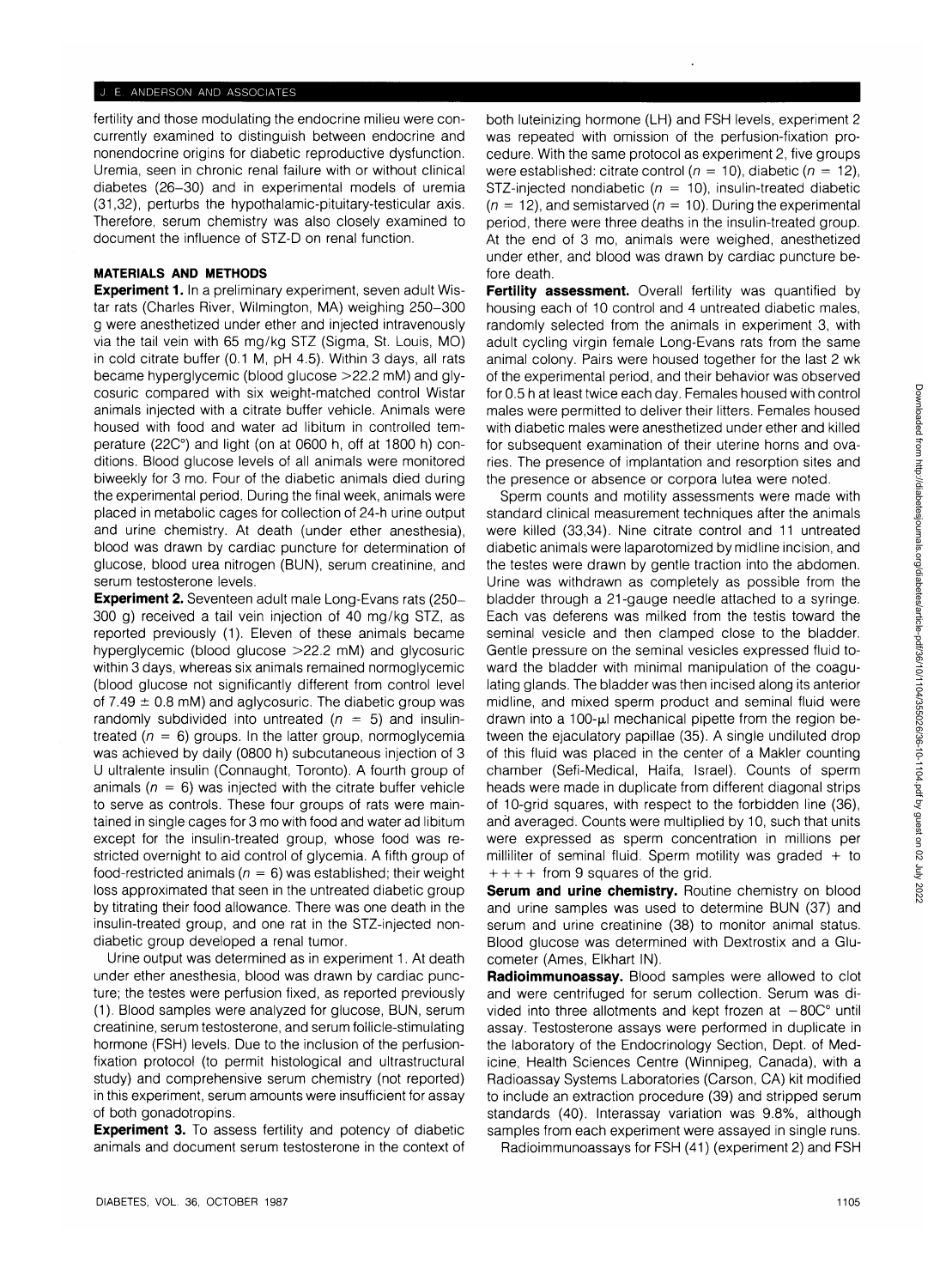TABLE 1

Physiological parameters for control and diabetic male Wistar rats in experiment 1

|                              | Control $(n = 6)$ | Diabetic $(n = 3)$ | D*      |  |
|------------------------------|-------------------|--------------------|---------|--|
| Blood glucose (mM)           | $7.5 \pm 1.1$     | >22.2              | < 0.001 |  |
| Percent weight change        | $71 \pm 6.8$      | $-6.7 \pm 12$      | < 0.001 |  |
| Urine volume (ml/h)          | $0.34 \pm 0.12$   | $1.18 \pm 0.21$    | < 02    |  |
| Blood urea nitrogen (mg/dl)  | $22.5 \pm 2.3$    | $33.2 \pm 6.9$     | .008    |  |
| Serum creatinine (mg/dl)     | $0.32 \pm 0.016$  | $0.53 \pm 0.03$    | < 0.001 |  |
| Creatinine clearance (µ/min) | $1993 \pm 538$    | $1325 \pm 275$     |         |  |
| Serum testosterone (ng/ml)   | $6.1 \pm 3.4$     | $1.1 \pm 0.75$     | .04     |  |

Values are means ± SE.

\*Mann-Whitney U test.

and LH (42) (experiment 3) were carried out in duplicate in single runs for each experiment by Hazelton Laboratories (Vienna, VA). FSH and LH assays had a minimum sensitivity of 114 and 15 ng/ml, respectively. Intra- and interassay coefficients of variation were 9.4 and 10.2% for FSH and 4.9 and 5.7% for LH.

**Statistical analysis.** Comparisons between group means were made from one-way analyses of variance (ANOVAs) and Tukey's test (43). For LH data, the nonparametric Kruskal-Wallis ANOVA by ranks was applied, due to the appearance of values less than the level of sensitivity. Blood glucose values were also compared by the Kruskal-Wallis test, due to values above the upper limit of the Glucometer. Post hoc analysis of those data was made by Ryan's procedure (44). Frequency data on sperm counts and motility assessments were analyzed with  $\chi^2$ -contingency tables.

Nonparametric Mann-Whitney U tests were used to determine differences between Wistar control and diabetic group means, due to small group sizes (experiment 1). Twoway ANOVAs were used to determine strain (Wistar vs. Long-Evans), treatment (control vs. diabetic), and interaction effects. In all cases,  $P < 0.05$  was used for rejection of the null hypothesis.

# **RESULTS**

**Experiment 1.** Blood glucose, body weight change, urine output, BUN, creatinine clearance, and serum testosterone data are given in Table 1. Diabetic Wistar rats had significant increases in blood glucose ( $P < .001$ ) and urine volumes  $(P < .02)$  and significantly reduced body weight gains  $(P < .001)$ . Diabetic rats also had increased BUN ( $P <$ 

TABLE 2

Physiological parameters for 5 groups of male Long-Evans rats in experiment 2

.008) and serum creatinine levels  $(P < .001)$  compared with controls. All six diabetic rats (including 3 that survived only 2 mo) also had significantly increased BUN and serum creatinine levels after 1 and 2 mo (data not shown). Serum testosterone levels were significantly reduced  $(P = .04)$  in diabetic rats.

**Experiment 2.** Blood glucose, body weight change, urine output, BUN, serum creatinine, creatinine clearance data, serum testosterone, and serum FSH levels are given in Table 2. Diabetic rats had significantly reduced body weight gain  $(P < .01)$  and increased urine output  $(P < .01)$  compared with the control group. Blood glucose was also increased over control levels ( $P < .01$ ). Insulin treatment prevented these changes.

BUN values in the untreated diabetic group were not significantly altered from control levels. Interestingly, insulintreated diabetic rats had statistically lower BUN ( $P < .01$ ) compared with the control group. Plasma creatinine and creatinine clearance in diabetic rats were unchanged from control levels. Serum testosterone was significantly decreased from control levels in both diabetic ( $P < .05$ ) and semistarved ( $P < .05$ ) groups. Serum FSH increased in both diabetic ( $P < .01$ ) and semistarved ( $P < .01$ ) groups.

The two-way ANOVAs of Wistar and Long-Evans control and diabetic groups (Table 3) showed that animals of the Long-Evans strain (both control and diabetic) had significantly greater urine volumes than their respective Wistar control and diabetic rats (strain effect,  $P = .03$ ). Also, the diabetic condition was shown to produce a greater increase in urine volume in the Long-Evans than in the Wistar strain (synergistic interaction,  $P = .01$ ). These results were found

|                               | Control           | <b>Diabetic</b>                | Nondiabetic<br>STZ injected | Insulin-treated<br>diabetic | Semistarved                     |  |
|-------------------------------|-------------------|--------------------------------|-----------------------------|-----------------------------|---------------------------------|--|
|                               | $(n = 6)$         | $(n = 5)$                      | $(n = 6)$                   | $(n = 5)$                   | $(n = 6)$                       |  |
| Blood glucose (mM)            | $7.49 \pm 0.8$    | $>22.2$ *†                     | $9.2 \pm 0.8$               | $8.97 \pm 0.5$              | $6.57 \pm 0.3$                  |  |
| Percent weight change         | $74 \pm 5.3$      | $0 \pm 3.1$ <sup>*</sup> t     | $40 \pm 8.5^*$              | $46.6 \pm 2.2^*$            | $-6.0 \pm 2.0$ <sup>*</sup> t   |  |
| Urine volume (ml/h)           | $0.26 \pm 0.02$   | $1.96 \pm 0.27$ <sup>*</sup> t | $0.41 \pm 0.11$             | $0.27 \pm 0.02$             | $0.38 \pm 0.02$                 |  |
| Plasma creatinine (mg/dl)     | $0.47 \pm 0.02$   | $0.58 \pm 0.12$                | $0.52 \pm 0.05$             | $0.43 \pm 0.03$             | $0.38 \pm 0.02$                 |  |
| Creatinine clearance (µl/min) | $1611 \pm 83$     | $1241 \pm 105$ t               | $1731 \pm 145$              | $2064 \pm 217$              | $1710 \pm 45$                   |  |
| Blood urea nitrogen (mg/dl)   | $27.6 \pm 0.88$ t | $28.3 \pm 2.3$                 | $24.8 \pm 3.5$              | $17.2 \pm 1.6$              | $22.9 \pm 1.2$                  |  |
| Serum testosterone (ng/ml)    | $3.81 \pm 0.61$   | $1.02 \pm 0.20$ <sup>*</sup> t | $1.78 \pm 0.51$             | $4.38 \pm 1.23$             | $1.17 \pm 0.49$ <sup>*</sup> t  |  |
| Serum FSH (ng/ml)             | $147.2 \pm 14.7$  | $280 \pm 19.1$ <sup>*</sup>    | $137.7 \pm 6.6$             | $148.2 \pm 14.8$            | $285.7 \pm 76.6$ <sup>*</sup> t |  |

STZ, streptozocin. Values are means ± SE.

\*Significantly different from control group  $(P < .05)$ .

†Significantly different from insulin-treated diabetic group ( $P < .05$ ).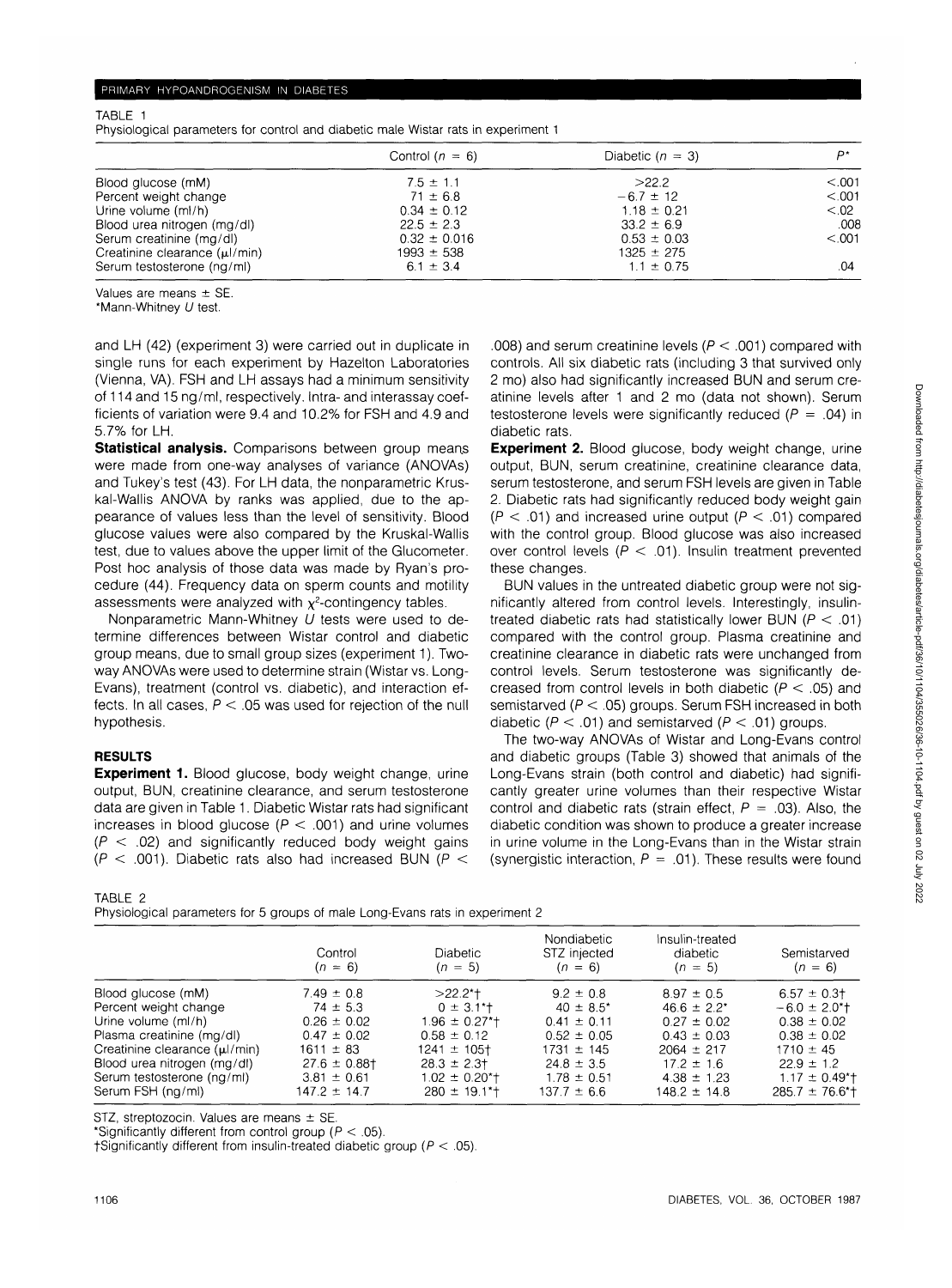## J. E. ANDERSON AND ASSOCIATES

#### TABLE 3

Two-way analyses of variance for strain (Long-Evans vs. Wistar), treatment (control vs. diabetic), and interaction effects

|                                                                                             | Strain | Treatment                                   | Interaction |
|---------------------------------------------------------------------------------------------|--------|---------------------------------------------|-------------|
| Blood glucose<br>Weight change<br>Urine volume<br>Blood urea nitrogen<br>Serum testosterone | .03    | < 0.001<br>< 0.001<br>< 0.001<br>.01<br>ററാ | .01<br>.01  |

in addition to the expected effect of diabetes to increase urine volume (treatment effect,  $P < .001$ ). BUN values in diabetic rats increased over controls significantly more in Wistar than in Long-Evans rats (interaction,  $P < .01$ ). This occurred in addition to a significant treatment effect of diabetes to increase BUN levels  $(P < .01)$ .

**Experiment 3.** Blood glucose, body weight change, plasma creatinine, BUN, serum testosterone, FSH, and LH data are presented in Table 4. Blood glucose in the diabetic group increased significantly over control levels ( $P < .001$ ). Diabetic animals had significantly lower percent body weight gain ( $P < .01$ ) compared with control rats, as did semistarved rats ( $P < .01$ ). All group weight gains were significantly greater ( $P < .01$ ) than those for the semistarved group. Plasma creatinine and BUN levels in untreated diabetic rats were unchanged from those in the control group, as in experiment 2.

Testosterone levels were reduced in the semistarved group ( $P < .01$ ) compared with all other groups. In addition, serum testosterone in the insulin-treated diabetic group was significantly greater than in the diabetic ( $P < .05$ ) or nondiabetic STZ-injected group ( $P < .05$ ). In the diabetic group, however, serum testosterone was reduced from control levels but was not significantly lower.

Serum FSH values showed significant alteration by treatment ( $P < .001$ ) in a one-way ANOVA. Serum FSH increased over control levels in the diabetic ( $P < .05$ ) and the semistarved group ( $P < .01$ ). Serum LH increased significantly in the diabetic group compared with controls ( $P < .01$ ). The semistarved group had significantly lower LH values compared with those of control ( $P < .05$ ) and diabetic ( $P < .01$ ) groups. Serum LH values are given as means  $\pm$  SE where possible or accompanied by  $a <$  sign where values were recorded below the level of assay sensitivity within a group.

Sperm count and motility data are presented in Table 5. The  $\chi^2$ -tests for significant dependence on treatment applied to sperm motility ( $\chi^2 = 0.56$ , df = 3, P = .51) and sperm count ( $\chi^2 = 1.67$ , df = 4, P = .68) data indicated the lack of a change produced by diabetes.

During behavioral observation of the four breeding pairs, which included diabetic males, mating behavior or mounting was never encountered. Control breeding pairs, in contrast, exhibited all phases of active mating behavior. There were no implantation or resorption sites in the uterine horns of females housed with four diabetic males, despite observation of many corpora lutea in their ovaries. In comparison, the litter size produced in 10 cycling females housed with 10 control males (12.0  $\pm$  0.7) indicated that a significant reduction in successful matings by diabetic animals had occurred, viewed in the context of their normal sperm motility and count data.

# **DISCUSSION**

The results of the experiments with Long-Evans rats show that diabetes induces a primary Leydig cell defect, with reduced testosterone levels and increased pituitary secretion of both LH and FSH. In experiment 2, diabetic animals had reduced weight gain and increased blood glucose and urine output, similar to the Wistar diabetic rats, and significantly reduced serum testosterone. The reduction of testosterone in diabetic rats was statistically separate from that due to semistarvation, as determined by the orthogonal-contrast method (8). Insulin treatment of diabetes prevented testosterone decrease, suggesting the contribution of a primary hypoandrogenism originating at the Leydig cell. In as much as increased gonadotropins may compensate for Leydig cell hypofunction, increased FSH levels in diabetes (and semistarvation) suggested two possibilities: either FSH has a direct influence on Leydig cell steroidogenesis, or more likely, there is an indirect effect of FSH on steroidogenesis through Sertoli cell-Leydig cell paracrine functions (45,46). Such paracrine regulatory mechanisms have recently been reported in two quantitative studies after FSH treatment of immature hypophysectomized rats (47,48) and in ethane-1,2 methanesulfonate-perturbed Leydig cell populations (49).

Analysis of data from treatment groups in experiment 3 showed significant reduction of serum testosterone in semistarvation, although not in diabetes. This was observed in

## TABLE 4

Physiological parameters for 5 groups of male Long-Evans rats in experiment 3

|                             | Control<br>$(n = 9)$ | <b>Diabetic</b><br>$(n = 11)$ | Nondiabetic<br>STZ injected<br>$(n = 9)$ | Insulin-treated<br>diabetic<br>$(n = 7)$ | Semistarved<br>$(n = 9)$       |
|-----------------------------|----------------------|-------------------------------|------------------------------------------|------------------------------------------|--------------------------------|
| Blood glucose (mM)          | $7.53 \pm 0.35$      | $>22.2*$                      | $8.90 \pm 0.50$                          | $14.8 \pm 1.8$                           | $7.7 \pm 4.8$                  |
| Percent weight change       | $74 \pm 5.7$         | $29 \pm 7.0$ *†               | $62 \pm 2.3$                             | $54 \pm 4.9$                             | $-3.0 \pm 1.7$ <sup>*</sup> t  |
| Plasma creatinine (mg/dl)   | $0.56 \pm 0.04$      | $0.71 \pm 0.16$               | $0.44 \pm 0.03$                          | $0.43 \pm 0.02$                          | $0.55 \pm 0.08$                |
| Blood urea nitrogen (mg/dl) | $25.3 \pm 0.80$      | $29.2 \pm 4.0$                | $22.5 \pm 0.93$                          | $17.9 \pm 0.77$                          | $28.1 \pm 2.4$                 |
| Serum testosterone (ng/ml)  | $4.08 \pm 0.72$      | $3.57 \pm 0.40$ †             | $3.61 \pm 0.50$                          | $10.3 \pm 2.5^*$                         | $1.04 \pm 0.34$ <sup>*</sup> t |
| Serum FSH (ng/ml)           | $248.7 \pm 16.0$     | $323.5 \pm 22.5^*$            | $236.2 \pm 8.2$                          | $264.4 \pm 17.1$                         | $329.1 \pm 14.0^*$             |
| Serum LH (ng/ml)            | $<$ 27.1             | $40.1 \pm 5.7^*$              | $29.3 \pm 2.8$                           | $29.1 \pm 3.4$                           | $<$ 16.4*                      |

STZ, streptozocin. Values are means  $\pm$  SE.

\*Significantly different from control group ( $P < .05$ ).

†Significantly different from insulin-treated diabetic group ( $P < .05$ ).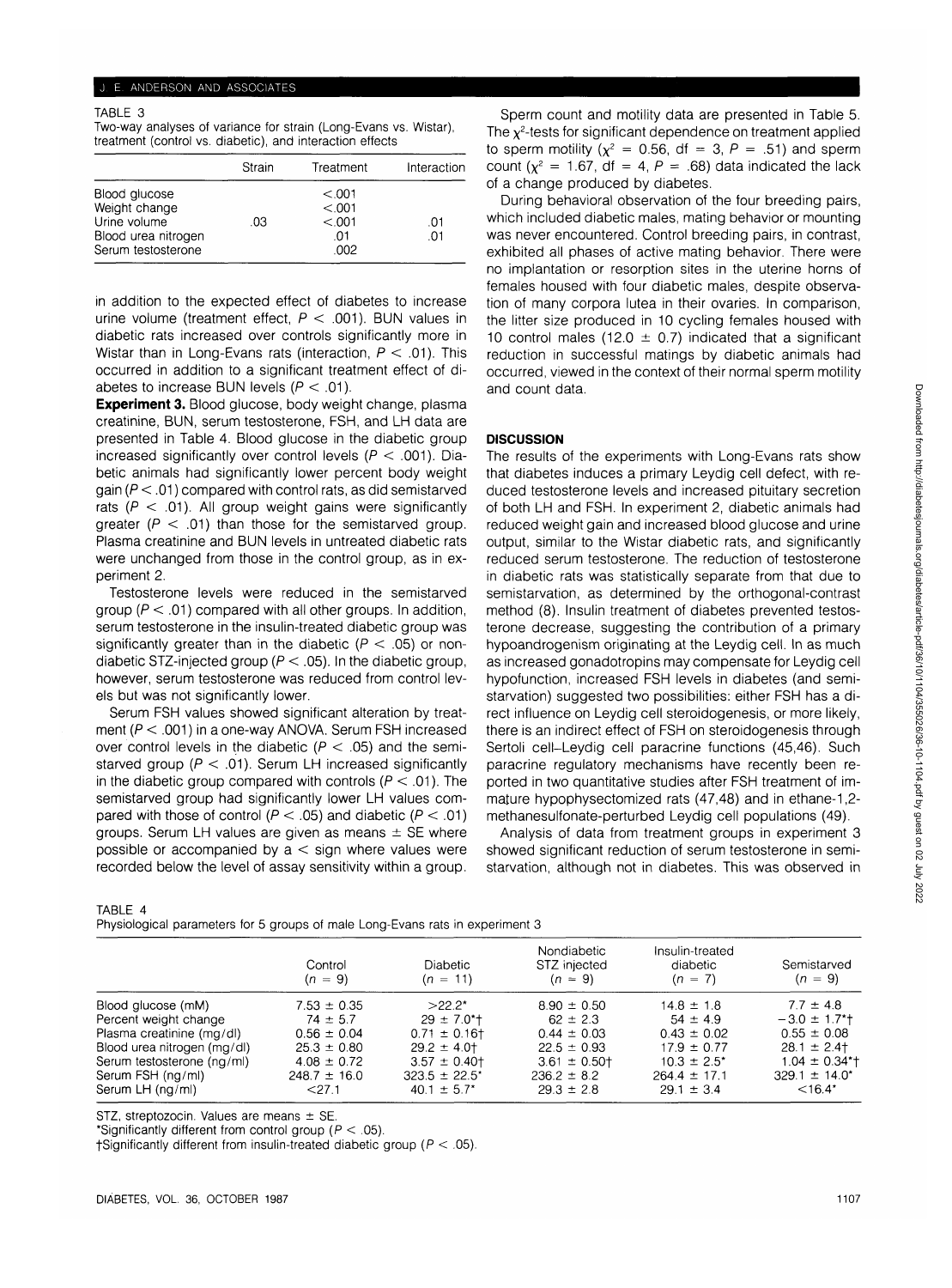## PRIMARY HYPOANDROGENISM IN DIABETES

## TABLE 5 Sperm count and motility data (experiment 3)

|                     |        |           | Sperm concentration (10 <sup>6</sup> /ml) |             |      |  | Sperm motility |  |
|---------------------|--------|-----------|-------------------------------------------|-------------|------|--|----------------|--|
|                     | $<$ 20 | $21 - 60$ | 61-100                                    | $101 - 140$ | >140 |  |                |  |
| Control<br>Diabetic |        |           |                                           |             |      |  |                |  |

Values are numbers of animals.

the hormonal milieu of increased FSH levels in both groups but with increased LH in diabetic animals and reduced LH in semistarved rats. A Leydig cell defect had been produced in untreated diabetes and, in this experiment, was probably compensated for by increased release of both LH and FSH in a pituitary response to that defect. This increase in gonadotropins is in sharp contrast to previous reports of decreased gonadotropins in STZ-D in Wistar (9-11,50) and Sprague-Dawley (12,13) rats. The disparity between primary (reported herein) and secondary-tertiary (9-13,50) gonadal failure may be due to strain differences in response to the diabetic condition or in the timing of that response. In the latter case, testing of Long-Evans rats with long-term diabetes may reveal similarly decreased gonadotropin levels subsequent to pituitary failure after an interval of compensatory stimulation. Such surprisingly large differences in endocrine regulation have been reported previously in strain-response studies of Leydig cell LH-receptor sensitivity, maximal testosterone production (51), and susceptibility to the induction of diabetes by STZ in mice (52,53).

The lack of implantation sites in ovulating females housed with diabetic males having normal serum testosterone levels occurred despite unaltered sperm motility or number in the diabetic group. The effect of diabetes may therefore extend beyond a primary Leydig cell defect in testosterone production (compensated for by increased LH and FSH in experiment 3). Although there are many etiologies for reduced potency, neuropathy causing sexual dysfunction would seem a distinct possibility, especially in view of recent reports of autonomic neuropathy in BB Wistar diabetic rats (22,23). It would have been useful in this regard to determine the sperm content of urine (if any) from male diabetic rats during the breeding study to test for retrograde ejaculation.

A primary Leydig cell origin of hypoandrogenism in diabetes was suggested by previous examination of ultrastructural changes. Increased smooth endoplasmic reticulum, lipid droplets, and mitochondria were reported in the Leydig cells of diabetic rats (8). Two situations may be postulated. First, successful pituitary compensation for partial Leydig cell failure resulted in statistically normal testosterone levels in experiment 3. Second, ineffective compensation for a Leydig cell defect produced significantly reduced testosterone in experiment 2. In either case, the marked reduction in mating behavior and pregnancy rate despite normal sperm count and motility may be best explained by some sexual dysfunction affecting potency or mating behavior. This is in contrast to a previous report of normal libido and penile reflexes in Sprague-Dawley rats with long-term diabetes (9 mo) (24). Although seminal vesicle, penile, and body weights decreased in that study, total serum androgen levels were normal. However, fertility was not assessed by sperm count, motility, or pregnancy rates.

The observation of normal or above-normal testosterone levels in insulin-treated diabetic rats (from experiments 2 and 3, respectively) reports successful prevention of lowered testosterone by insulin treatment alone in experimental diabetes in the rat, as found previously after 4 wk of diabetes (54,55). This may be due to adequate control of blood glucose by the combination of overnight food restriction, followed by insulin injection before eating, and the use of the Long-Evans strain. The necessary inclusion of human chorionic gonadotropin to stimulate pituitary LH, and thereby stimulate testicular function, in a study by Paz et al. (56) was probably not required in our investigation, because the pituitary in Long-Evans diabetic rats was able to effectively compensate for low testosterone by increased gonadotropin secretion. This further suggests the primary nature of the Leydig cell defect in Long-Evans rats.

Viewed as a whole, the results of the three experiments showed Long-Evans rats to be as subject to the diabetogenic effects of STZ as the more commonly studied Wistar rats. However, the onset of diabetes occurred with different susceptibilities to STZ B-cell cytotoxicity. A dose of 40 mg/kg in Long-Evans rats resulted in  $~60\%$  incidence of diabetes, with no deaths in the untreated group. The same dose was ineffective in Wistar rats, which needed 65 mg/kg for the induction of diabetes, producing 100% affected animals and 50% subsequent deaths. The latter dose of STZ given to Long-Evans rats in a preliminary study produced 100% diabetic rats and 90% mortality. In addition, diabetic Long-Evans rats were not as uremic as diabetic Wistar rats. Comparative results between strains indicated greater susceptibility of the diabetic Wistar rats to compromised renal function, studied herein by BUN and creatinine clearance, than the Long-Evans rats with STZ-D.

The importance of these results is twofold. First, inferences from one strain to another within a species must be made with great caution. This is applicable to the appearance of secondary effects (e.g., uremia) and to pituitary responsiveness. The increased LH and FSH levels in the serum of Long-Evans diabetic rats, regardless of whether serum testosterone was significantly reduced in a particular experiment, implies primary Leydig cell failure, as do the prevention of these changes with insulin treatment. These results are further supported by our previous report of normal seminiferous tubule diameter in insulin-treated diabetic rats and its reduction in untreated diabetic animals (1). In a morphometric study (8), smooth endoplasmic reticulum, lipid, and mitochondrial fractions of Leydig cell cytoplasm increased in diabetic animals and were reduced to control (or less) pro-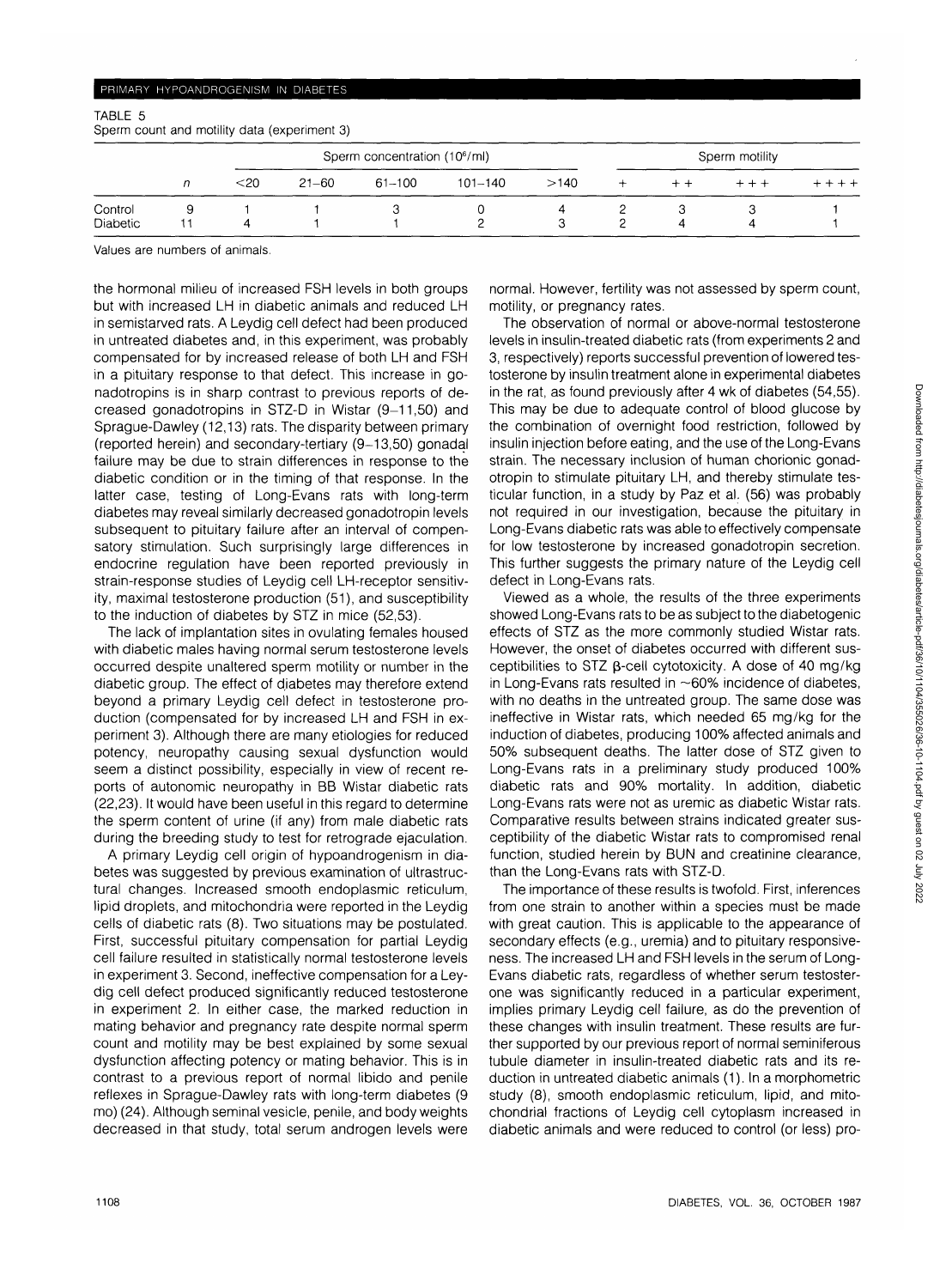## J. E. ANDERSON AND ASSOCIATES

portions in insulin-treated diabetic rats. The increased gonadotropin stimulation observed in these diabetic rats appears to confirm the enlargement of the steroidogenic organelle fractions in their Leydig cells.

Second, the appearance of significant uremia (high BUN and serum creatinine) in diabetic Wistar rats, although in a small group ( $n = 3$ ), and its absence in diabetic Long-Evans rats is not a trivial difference. Although renal function has not been previously investigated in the STZ model of diabetes, uremia has been well documented in clinical studies to be accompanied by decreased testosterone, altered gonadotropin levels, decreased seminiferous tubule diameter, maturation arrest, and reduced sperm count and potency (26-30). In one study, parameters of fertility were corrected toward normal values after renal transplantation (29). Experimental uremia has also been recently reported to be accompanied by decreased testosterone, LH, and FSH and infertility after subtotal nephrectomy (31,32). The similarity between the above portrait of the uremic influence on testicular pathology and function and those noted in the literature on experimental diabetes would strongly suggest that renal function and BUN levels be monitored in future investigations and that Long-Evans rats may be more applicable to those studies than Wistar animals.

The apparent dissociation of direction in LH and FSH alterations in semistarvation may indicate the operation of a temporal feature in the regulation of pituitary responsiveness or a third strain difference. FSH levels may eventually have decreased with more severe food restriction, as in previous reports of semistarved Wistar rats (50), or with restriction over a longer term. Alternatively, distinct LH and FSH pools of secretory granules within certain gonadotropes (57) and different age-related patterns of synthesis and storage between LH and FSH pituitary content in response to castration have been reported (58,59). Such a difference in specific gonadotropin responsiveness to semistarvation may be present.

Interpretation of the differences in serum testosterone levels between experiments 2 and 3 may be due to differences in severity of diabetes, marked by reduced body weight gain. In experiment 2, the semistarved and diabetic groups were well matched in weight. In experiment 3, body weight gain among diabetics was significantly greater than in semistarved animals. In both experiments, however, serum testosterone and body weight change were significantly correlated.

Although neuropathic influence on overall fertility in diabetes has been discussed in clinical literature and related to the appearance of cardiovascular (17) and gastrointestinal (18) signs of autonomic neuropathy, its overt involvement in this investigation was suggested only by the lack of matings by the diabetic animals. The histopathology of seminiferous tubules in animals in experiment 2 (1) indicated an alteration in structure and a change in the frequency distribution of the stages of spermatogenesis. The ultrastructural changes and reduced hydroxysteroid dehydrogenase activity in Leydig cells of diabetic animals (8) suggested a primary Leydig cell defect in testosterone production. This may be sufficient to contribute to a decrease in fertility, but the lack of a significant decrease in serum testosterone,

sperm count, or motility while the pregnancy rate was reduced suggests that other aspects of sexual dysfunction, possibly reduced potency, contributed to decreased fertility. Thus, anatomical and functional parameters of autonomic neuropathy should be investigated in diabetic Long-Evans rats with decreased fertility and a primary Leydig cell defect but not uremia.

# **ACKNOWLEDGMENTS**

We express our gratitude for the excellent technical assistance of Donna Love of the Department of Anatomy, University of Manitoba.

J.E.A. was supported during the term of this project by a Manitoba Health Research Council Studentship.

## **REFERENCES**

- Anderson JE, Thliveris JA: Testicular histology in streptozotocin-induced diabetes. Anat Rec 214:378-82, 1986
- 2. Federlin K, Schoffling K, Neurbronner P, Pfeiffer EF: Histometric studies of the testes of diabetics with gonadal function disturbance. Diabetologia 1:85-90, 1965
- Oksanen A: Testicular lesions of streptozotocin diabetic rats. Horm Res 6:138-44, 1975
- 4. Rossi GL, Aeschlimann M: Morphometric studies of pituitary glands and testes in rats with streptozotocin-induced diabetes. Andrologia 14:532- 42, 1982
- 5. Blanco FL, Fanjul LF, de Galaretta CMR: The effect of insulin and luteinizing hormone treatment on serum concentrations of testosterone and dihydrotestosterone and testicular 33-hydroxysteroid dehydrogenase activity in intact and hypophysectomized diabetic rats. Endocrinology 109:1248-53, 1981
- 6. Kuhn-Velten N, Waldenburger D, Staib W: Evaluation of steroid biosynthetic lesions in isolated Leydig cells from the testes of streptozotocindiabetic rats. Diabetologia 23:529-33, 1982
- 7. Calvo JC, Barano JLS, Tesone M, Charreau EH: Hypothalamic-hypophyseal-gonadal axis in the streptozotocin-induced diabetic male rat. J Steroid Biochem 20:769-72, 1984
- Anderson JE, Thliveris JA: Morphometric and cytochemical studies of the Leydig cell in experimental diabetes mellitus. Am J Anat. In press 9. Orth JM, Murray FT, Bardin CW: Ultrastructural changes in Leydig cells
- of streptozotocin-induced diabetic rats. Anat Rec 195:415-30, 1979
- 10. Rossi, GL, Bestetti G: Morphological changes in the hypothalamic-hypophyseal-gonadal axis of male rats after twelve months of streptozotocin-induced diabetes. Diabetologia 21:476-81, 1981
- Bestetti G, Rossi GL: Hypothalamic lesions in rats with long-term streptozotocin-induced diabetes mellitus. Acta Neuropathol 52:119-27, 1980
- 12. Bestetti G, Locatelli V, Tirone F, Rossi GL, Miillert EE: One month of streptozotocin-diabetes induces different neuroendocrine and morphological alterations in the hypothalamo-pituitary axis of male and female rats. Endocrinology 117:208-16, 1985
- 13.- Jackson FL, Hutson JC: Altered responses to androgen in diabetic male rats. Diabetes 33:819-24, 1984
- 14. Paz G, Hommonai AT, Drasmin N, Sofer A, Kaplan R, Kraicer PF: Fertility of the streptozotocin-diabetic male rat. Andrologia 10:127-36, 1978
- 15. Rubin A: Studies in human reproduction. III. Diabetes mellitus and seminal deficiency. Am J Obstet Gynecol 83:200-202, 1962
- 16. Paz G, Homonnai ZT, Ayalon D, Cordova T, Kraicer PF: Immunoreactive insulin in serum and seminal plasma of diabetic and nondiabetic men and its role in the regulation of spermatozoal activity. Fertil Steril 28:836- 40, 1977
- 17. Fagius J: Microneuropathic findings in diabetic polyneuropathy with special reference to sympathetic nerve activity. Diabetologia 23:415-20, 1982
- 18. Midtgaard K: Diabetic visceral neuropathy: a case report. Diabetes 15:93-96, 1966
- 19. Faerman I, Vilar O, Rivarola MA, Rosner JM, Jadzinsky MN, Fox D, Perez Lloret A, Bemstein-Hahn L, Saraceni D: Impotence and diabetes: studies of androgenic function in diabetic impotent males. Diabetes 21:23-30, 1972
- 20. Kolodny RC, Kahn CB, Goldstein HH, Barnett DM: Sexual dysfunction in diabetic men. Diabetes 23:306-309, 1974
	- 21. Thomas AJ: Ejaculatory dysfunction. Fertil Steril 39:445-54, 1983
- 22. Schmidt RE, Scharp DW: Axonal dystrophy in experimental autonomic neuropathy. Diabetes 31:761-70, 1982
- 23. Yagihashi S, Sima AAF: Diabetic autonomic neuropathy in the BB rat: ultrastructural and morphometric changes in sympathetic nerves. Diabetes 34:558-64, 1985